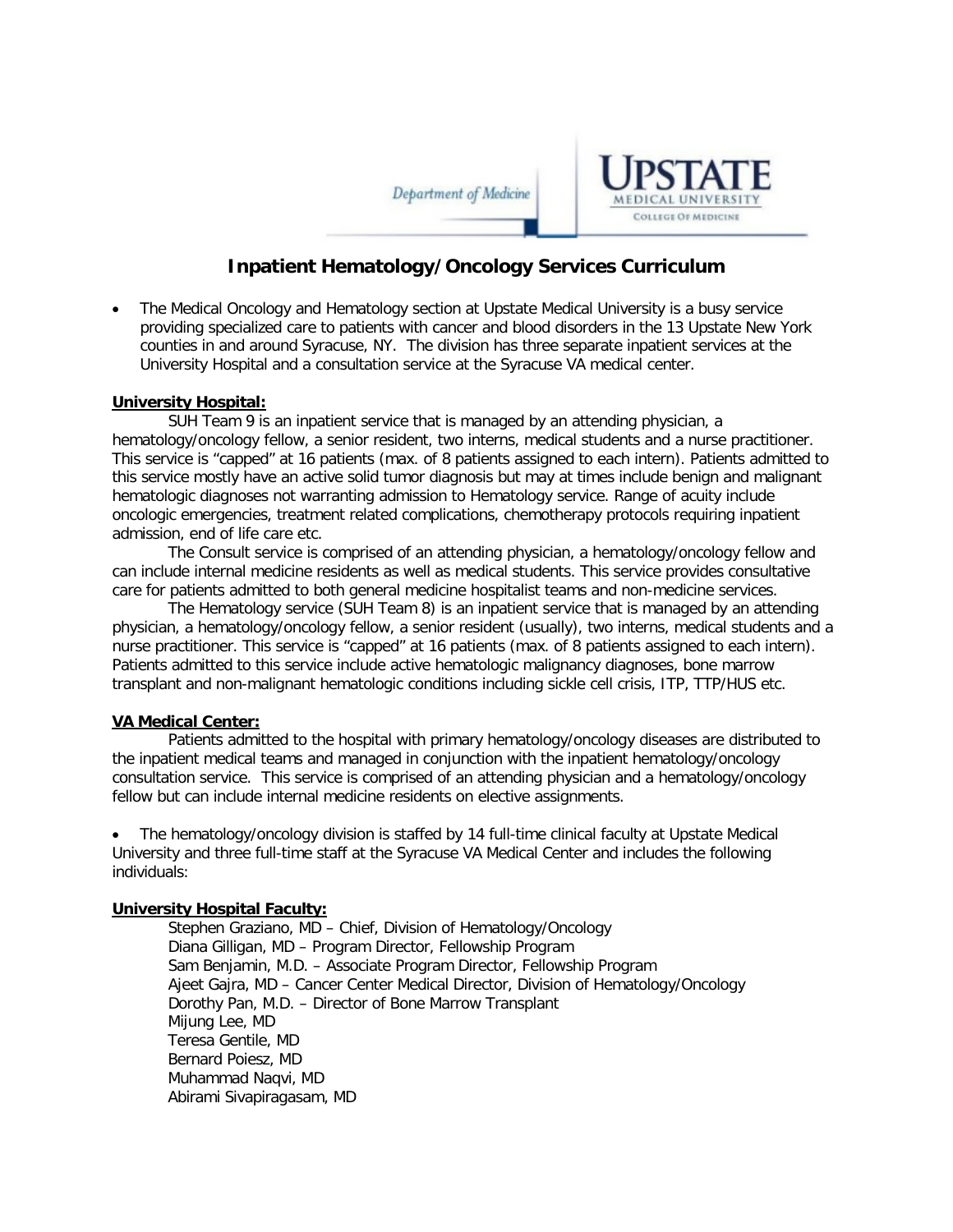Rahul Seth, D.O. Amishi Desai, MD Jonathan Wright, MD (hem/onc hospitalist) Sheila Lemke, MD (hem/onc hospitalist)

**VA Medical Center Faculty:**  Frank Paolozzi, MD Namita Chittoria, MD Adham Jurdi, MD

# **Upstate Inpatient Hematology/Oncology Services**

The following curriculum pertains to the University Hospital inpatient Hematology/Oncology services.

### **I. Educational Purpose**

A general internist must learn hematology and should be competent in 1) the detection of abnormal physical, laboratory, and radiologic findings relating to the lymphohematopoietic system; 2) recognizing the indications for bone marrow aspirate and biopsy and lymph node biopsy; 3) the initial diagnostic evaluation and management of the hemostatic and clotting systems; 4) indications for transfusion of blood and its separate components; 5) the management of therapeutic and prophylactic anticoagulation; 6) the diagnosis and management of common anemia's; and 7) be familiar with the administration, side effects and drug interactions of therapeutic agents commonly used for the treatment of hematologic disorders.

A general internist should also have a wide range of competencies in the evaluation and management of neoplastic disease. Residents must be able to 1) identify patients at risk for malignancy and counsel them regarding risk reduction and screening; 2) recognize and expedite rapid intervention in hematologic and oncologic emergencies 3) manage neutropenia and immunosuppression; 4) diagnose malignancies promptly, identify neoplasm's with a potential for cure and expedite referral of affected patients to the appropriate centers or providers; and 5) understand the pharmacology, typical complications and uses of common chemotherapies; and 6) understand and participate in the palliative care of patients with common solid and hematologic tumors;

The diagnosis and management of malignancies and hematological conditions is often a complex process. The broad educational goals of this rotation are to refine the understanding of the basic mechanisms of carcinogenesis, epidemiology, and natural history of malignancies, and to become familiar with the key aspects of the treatment of malignancies. Similarly, the service will contribute to the resident's understanding of the pathogenesis, diagnosis, and treatment of a broad range of hematological conditions. The purpose of the activity is to expose the medical resident to a full range of common hematological and malignant conditions that are treated in the inpatient setting. The rotation offers ideal settings for the residents to improve their history and physical examination skills since the patients are typically sick, with complex medical histories and significant pathologic physical examination findings. Because medical oncology changes so rapidly, an emphasis is placed on practice based learning during this rotation. Many patients participate in clinical trials, and residents will be exposed to both the ethical and pragmatic dimensions that medical research adds to patient care. The residents will have the opportunity to observe the hematologist/oncologist's approach to patient care that is both therapeutic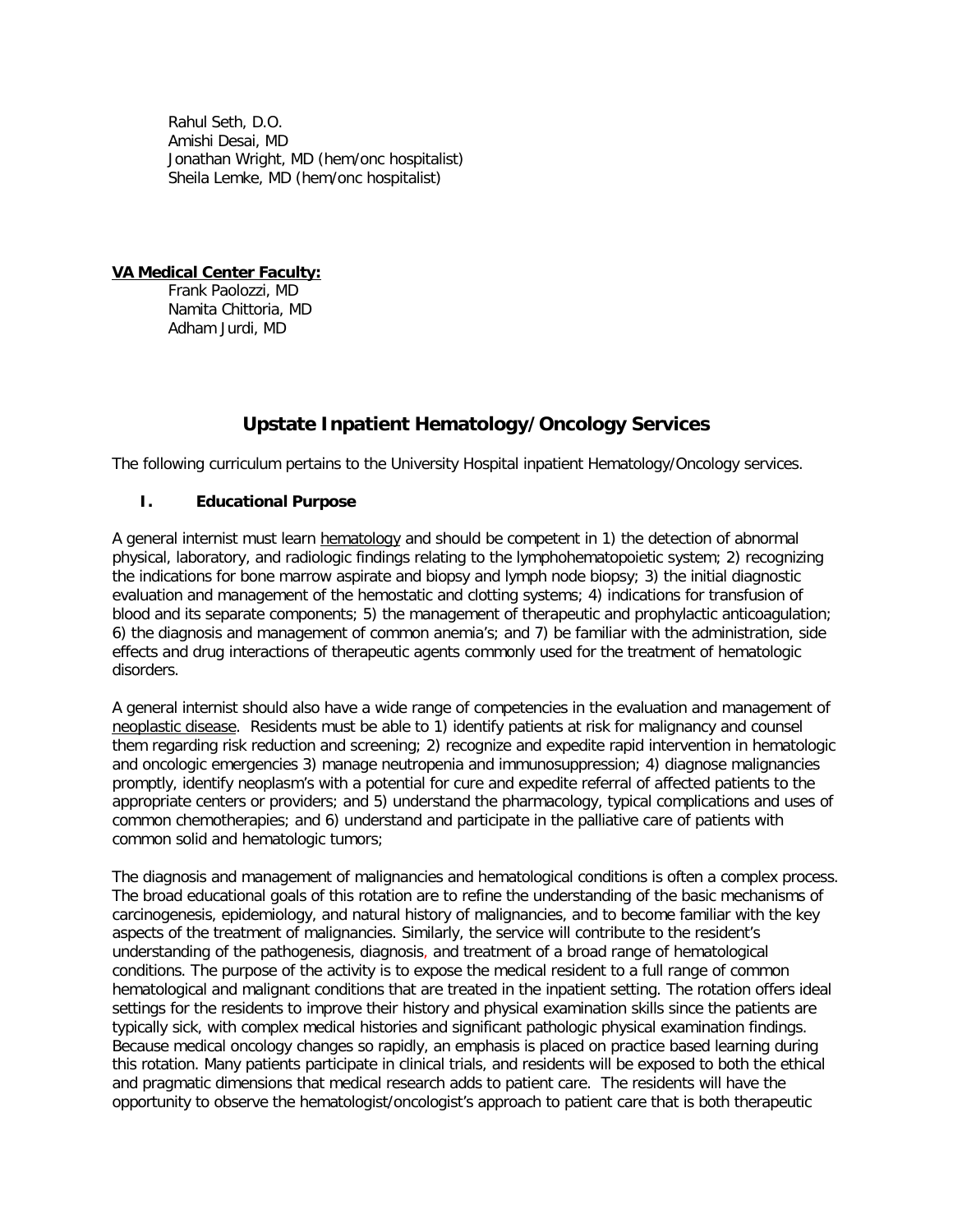and humanistic. The need for compassion, respect for the patient and family, a "listening spirit", and end of life care are exceptionally modeled in this rotation.

#### **II. Learning Venue**

A. Rotation Description – The inpatient Hematology/Oncology rotations are busy resident rotations that focus on the care of complex patients with malignancies, hematologic disorders, and complications of treating these diseases. Residents will care for patients age 18 or older of both genders and of varying ethnicities and cultures. The teams (SUH Teams 8 and 9) which are capped at 16 patients has a teaching attending, a heme/onc fellow, senior resident, two interns, medical students and a nurse practitioner. During these rotations, the trainees participate fully in the assessment of patients by performing detailed medical histories and physical examinations. In addition to standard labs evaluations, residents will participate in diagnostic assessments such as tumor measurements, bone marrow aspiration and biopsy and LP. The resident will also participate in the educational, patient management, multidisciplinary conferences.

Expectations of PGY-1 – PGY-1's play an important role in the day to day management of each patient on their team and assigned to a max. of 8 patients/day. As part of the daily tasks of patient care interns are expected to 1) input all orders, 2) document notes daily on their patients, 3) be the first one called for patient care issues while on duty, 4) prepare a daily sign-out at the end of the day, 5) participate in patient care decisions (diagnostics and management), 6) safe and efficient discharge planning 7) preround on patients when it doesn't violate 80hrs/week. Early in the year PGY-1's are encouraged to become efficient in their work and actively participate in patient care decision-making. It is expected that interns will also do 3-4 admissions/week at a minimum under the supervision of their senior resident and to increase that volume of admissions as the year progresses. Interns should continuously improve their presenting skills and should practice this daily by taking responsibility for being completely knowledgeable about their patients.

#### Educational Goals for R1's

1. To perfect data acquisition skills including history taking with the patient and the family and review of the past medical records and demonstrating the understanding of the importance of primary information, physical examination, pertinent cost effective laboratory and ancillary studies.

2. To develop the knowledge base required to systematically approach the management of patients hospitalized for acute and chronic medical conditions. R1's should demonstrate competence in the immediate care of the unstable patient, diagnosis and problem definition, selection and prioritizing of appropriate diagnostic studies, discharge planning including education of the patient's family and/or preparation for rehabilitative care or other long-term care placement.

3. To assume the role of critical central caregiver under careful supervision of supervising residents and faculty, and as such, R1s will be expected to maintain excellent communication with patient's families members and other members of the healthcare team including students in order to optimize the care that is provided.

4. To be able to explain and employ the use of common interventions in hospitalized patients including but not limited to the use of intravenous fluids, antibiotics, and other pharmacologic and therapeutic agents in patient care.

Expectations of R2's and R3's – senior residents have the opportunity to help train and act as mentors for their junior peers. It's expected that they will 1) supervise and direct all patient care including admissions, daily patient care decisions and d/c planning, 2) involve all members of the health care team including medical students, 3) develop a practice style that is inquisitive and evidence based 4) actively participate in self directed learning and teaching medical students and R1's and 5) appropriately consult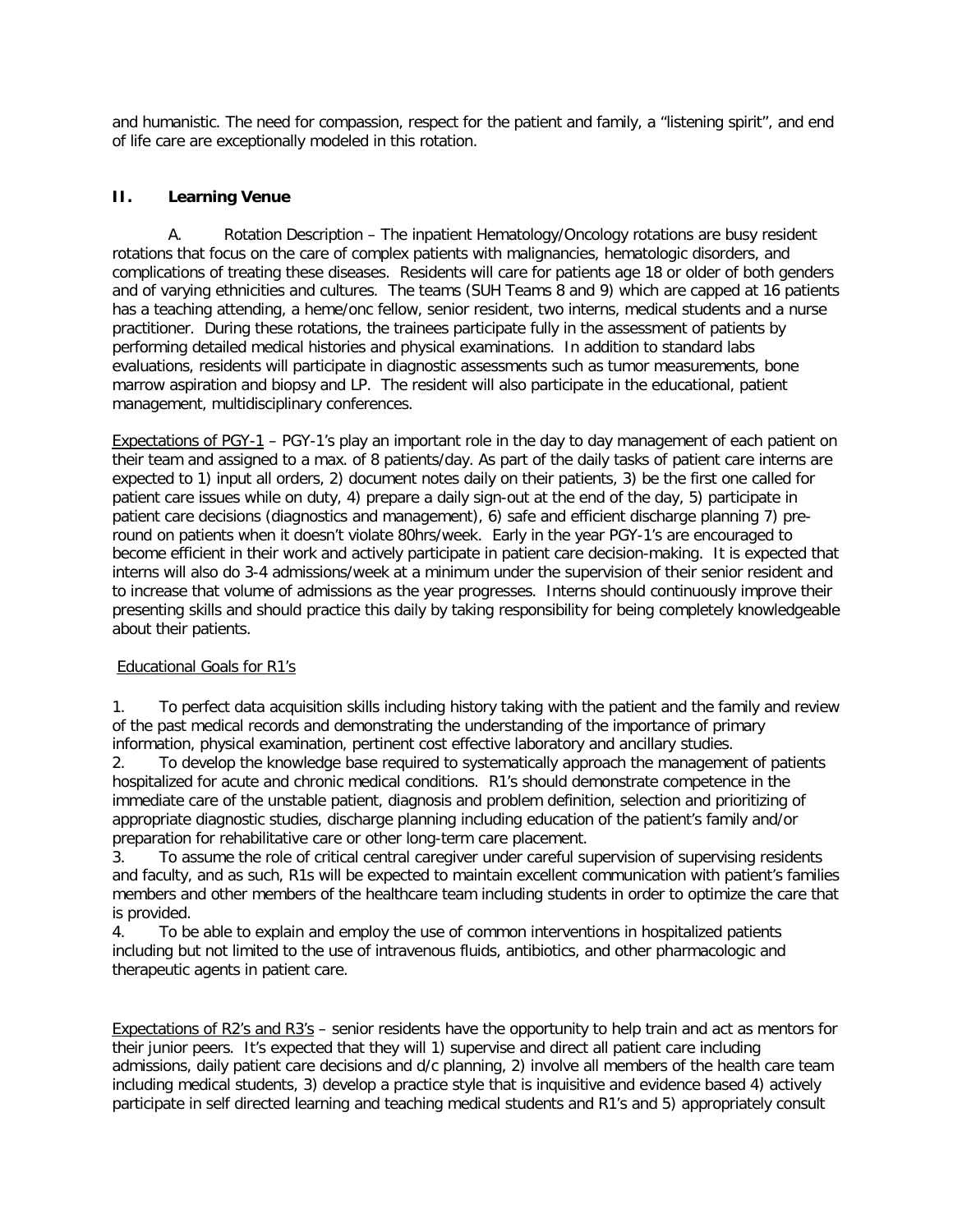and work with the attending of record. The above described intern expectations are meant to act as a general framework for learning expectations and work. Senior residents should be cognizant of burnout in their peers and should always share in the work of patient care. Also senior residents must allow R1's to have progressively increasing responsibility as the year progresses.

#### R2-R3 Educational goals

1. To provide leadership in creating a working environment that emphasizes quality patient care of inpatient issues, and understanding the continuity of care for chronic diseases managed in the outpatient setting with a patients PCP.

2. To recognize the importance of nutrition in serious illnesses, human values and ethics, death and dying, and the differences of geriatric medicine in the hospital.

3. To refine the knowledge of diseases requiring hospital management and to share this knowledge base with interns and medical students.

4. To comprehend and apply medical economics, i.e., charges, fees, and cost containment in patient care.

5. To explain and demonstrate the prevention of nosocomial infections and other iatrogenic complications in the acute care setting.

6. To collaborate care with nurse practitioners, physician extenders, and case managers; to use consultants appropriately during hospitalization; and to coordinate care with consultants.

7. To directly supervise and educate interns and medical students in the delivery of high quality medical care

## B. Teaching Methods

1. Daily Attending Rounds: Residents are assigned to the inpatient hematology/ oncology team at SUH for four weeks. Teaching on this service includes: Daily morning ward rounds with the attending physician when patients are examined, active issues identified and a plan chalked out for the day.

Late afternoon "sit- down" rounds with the attending physician provide an opportunity to formally present new admissions, chart progress of patients, address new issues, prepare for sign-out and lay out a plan for the following day. The patients admitted during the day are interviewed and examined. These rounds also provide an opportunity for didactic teaching by the attending physician or the hematology/ oncology fellow as well as for residents and medical students to make researched presentations, usually on management issues in hematology/ oncology.

2. Attending rounds for the VA consult service are held daily. Residents follow 2-8 patients and round on them, present updates to the attending and write daily notes. The primary teaching method is bedside teaching on all patients. Didactic Heme/Onc morning conferences happen every other week at the VA.

3. Recommended Reading:

The residents are referred to the primary texts in these areas:

- Harrison's Textbook of Medicine, 19<sup>th</sup> Edition, sections on cancer and blood disorders

- DeVita, Hellman, and Rosenberg's: Cancer Principles and Practices of Oncology. Ninth Edition. Philadelphia, Lippincott, Williams & Wilkins 2011.

- Abeloff: Clinical Oncology. Fourth Edition. Churchill Livingstone, 2008
- Williams Hematology, Ninth Edition. McGraw-Hill, Inc. 2016.
- Hoffman: Hematology: Basic Principles and Practice. Churchill Livingstone, 2013

-Additionally residents are expected to review the MKSAP for Hematology and Oncology -Access electronic databases for the latest therapeutic recommendations: [http://www.cancer.gov](http://www.cancer.gov/)

-http://www.uptodate.com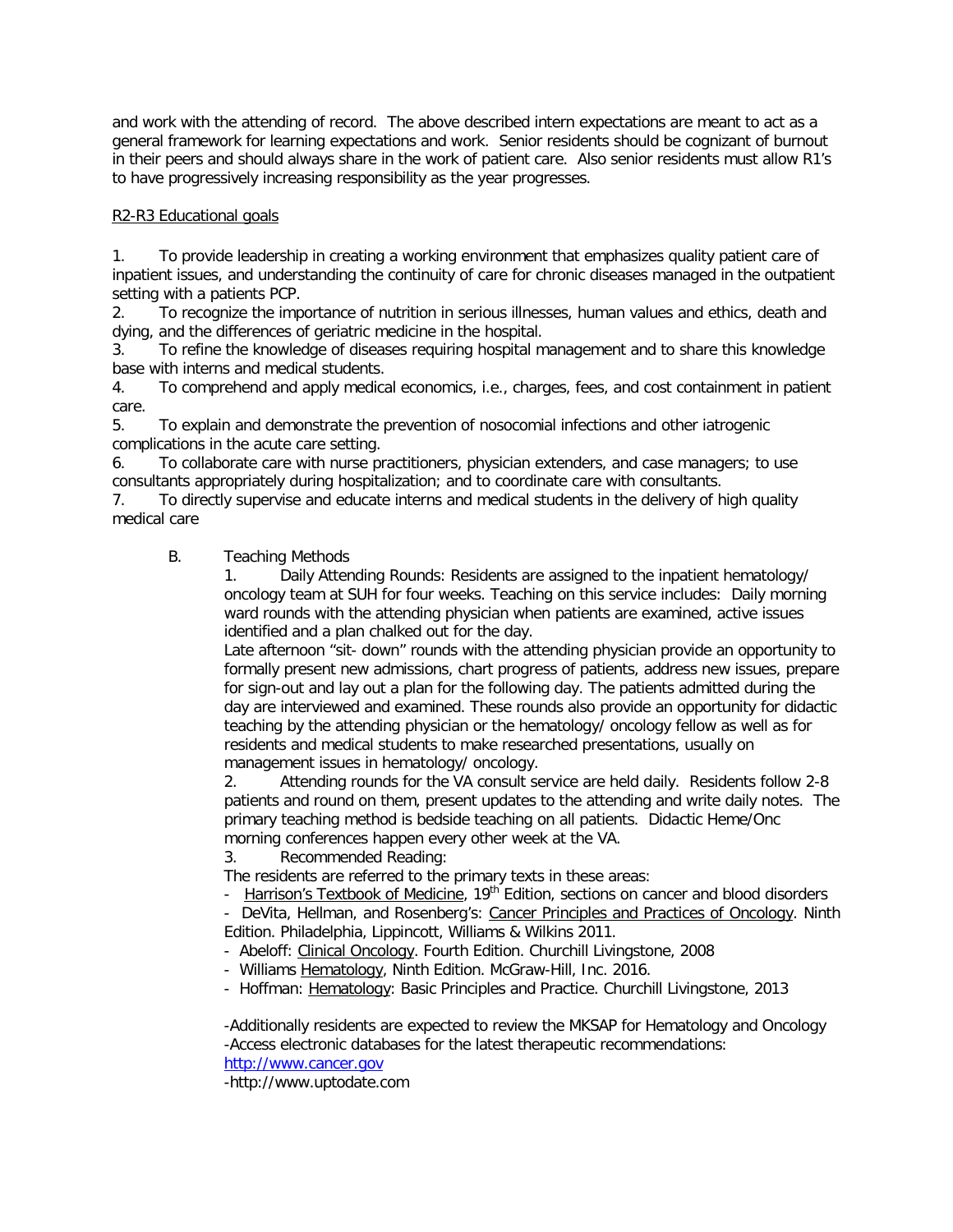The residents are directed to specific articles of recent interest as the need arises. They also have access to the many hematologic and oncologic clinical research protocols currently under investigation in the division. Residents are introduced to the Hematology/Oncology division's research trial website where they can review available protocols at [www.upstate.edu/medicine/cancertrial](http://www.upstate.edu/medicine/cancertrial)

- 4. Unique Learning Opportunities:
	- Tumor Board: An hour-long monthly institutional conference that addresses a specific disease questions and involves medical oncologists, radiation oncologists, pathologists, radiologist and the pertinent surgical specialists. They include GU, Head and Neck, Melanoma, GI, Breast and Thoracic Oncology Program (TOP).
	- Hematology/Oncology Lecture Series: Didactic conference held twice a week at 4 pm each Tuesday and Wednesday, attended by hematology/oncology attendings, hematology/oncology fellows, radiation oncology attendings, radiation oncology residents, internal medicine residents and medical students.
	- Hematopathology Conference: An hour long conference, held at 4 pm every Monday, provides an interface between medical oncologists and hematopathologists. Bone marrow aspirates, biopsies and flow cytometry findings in various hematologic malignancies are discussed. Patients with complex coagulopathies and benign hematologic diseases are discussed as well.
	- Oncology-Pathology Conference: A monthly conference held every last Wednesday of each month at 4 pm. Attended by medical oncologists and pathologists. Tissues obtained as a result of biopsies, surgical resection specimen, fine needle aspirates etc. are discussed. When pertinent results of immunostaining, FISH testing, molecular profiling and gene testing are also shown and briefly discussed.
	- Bimonthly Research Meeting: This meeting is held every two months in which clinical trials (including intergroup trials), and research protocols are discussed.
	- Clinical research and national randomized trials: As described above.
- C. Mix of Diseases and Patient Characteristics
	- 1. Common Clinical presentations and diseases

Hematology presenting complaints Abnormalities of peripheral blood counts or morphology Bleeding, bruising, or petechiae Family history of anemia or bleeding disorder Lymphadenopathy Pallor or fatique Recurrent infections or fever/neutropenia **Splenomegaly** Venous or arterial thrombosis

Oncology presenting complaints Anemia Ascites Bleeding Bowel obstruction Cough, hoarseness, hemoptysis Neutropenic fever Spinal cord compression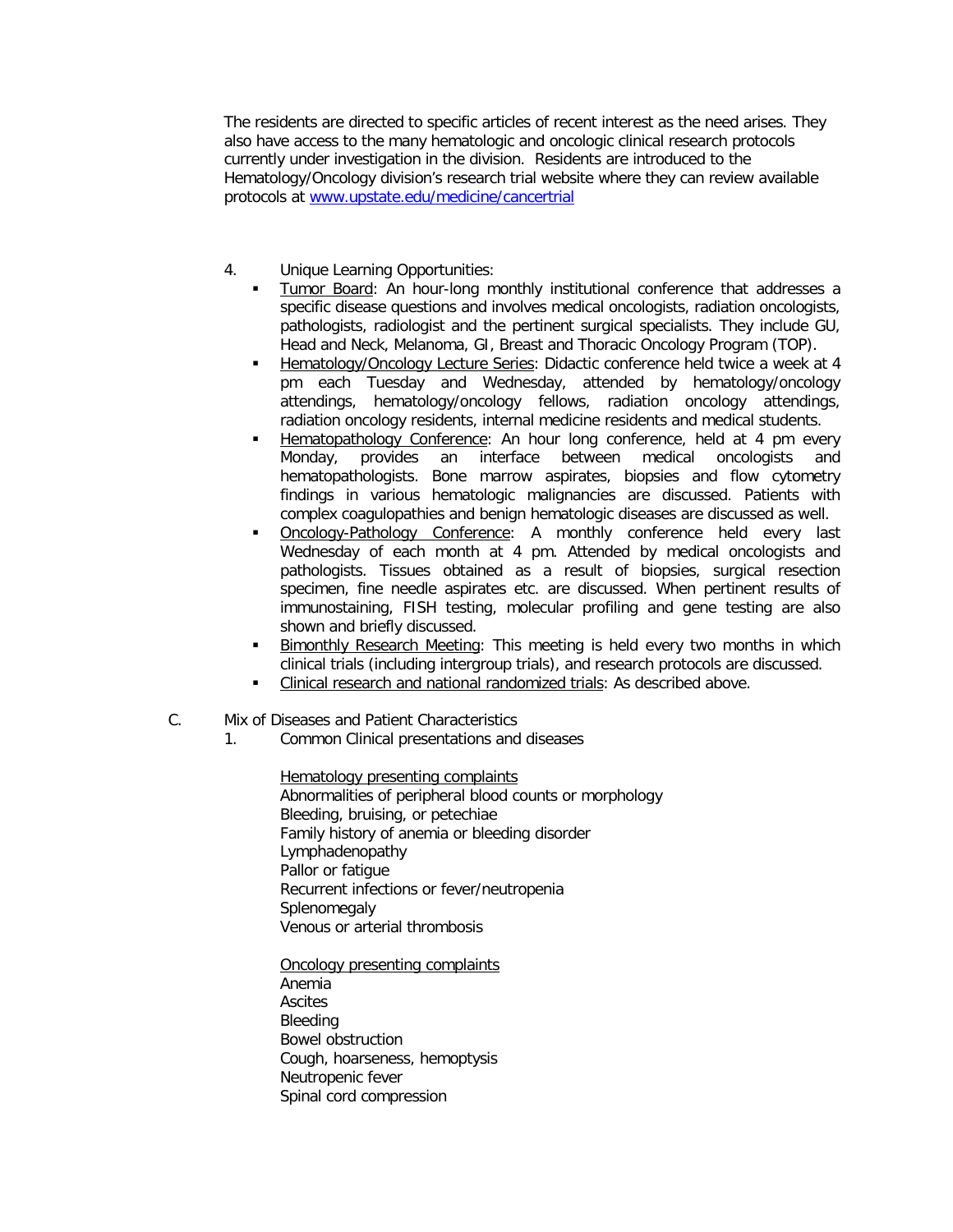Soft tissue mass **Organomegally** Pericardial tamponade Pleural effusion Sensory polyneuropathy Superior vena cava syndrome Weight loss 2. Procedures

Therapeutic phlebotomy Bone marrow aspiration and core biopsy (optional) Interpretation of peripheral smear Interpretation of bone marrow aspiration (optional) Fine needle aspiration of thyroid and breast (optional) Intrathecal chemotherapy (optional)

## **III. Educational Content**

| Advance planning and management of end-of-life<br>issues |
|----------------------------------------------------------|
| Breast cancer (pre- and postmenopausal)                  |
| Dermatologic                                             |
| Actinic keratosis (see also Dermatology)                 |
| Basal cell carcinoma (see also Dermatology)              |
| Melanoma (see also Dermatology)                          |
| Squamous cell carcinoma (see also<br>Dermatology)        |
| Gastrointestinal                                         |
| Cancer of the anus                                       |
| Cancer of the colon, rectum                              |
| Cancer of the esophagus                                  |
| Cancer of the gallbladder, bile ducts                    |
| Cancer of the pancreas                                   |
| Cancer of the stomach                                    |
| Hepatoma                                                 |
| Metastatic disease to various sites                      |
| Genitourinary                                            |
| Cervical dysplasia and cancer                            |
| <b>Endometrial cancer</b>                                |
| <b>Kidney cancer</b>                                     |
| <b>Ovarian cancer</b>                                    |
| Prostate cancer                                          |
| <b>Testicular cancer</b>                                 |
| Ureter, bladder cancer                                   |
| <b>Head and neck</b>                                     |
| Cancer of the head, neck                                 |
| Cancer of the parathyroid                                |
| Cancer of the thyroid                                    |
| Hematologic malignancies and lymphoma                    |
| Chronic lymphocytic leukemia                             |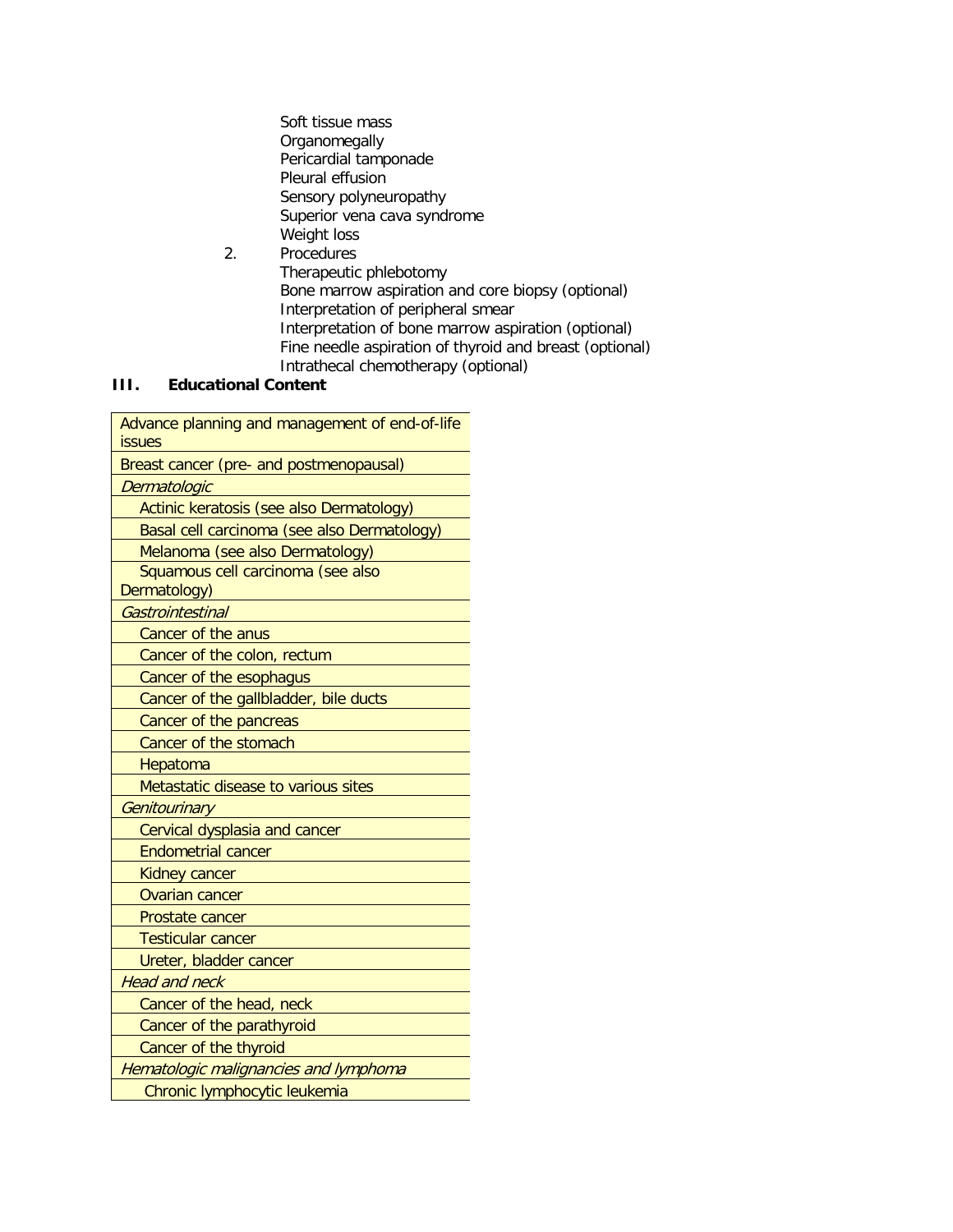| Hodgkin's and non-Hodgkin's lymphomas                          |
|----------------------------------------------------------------|
| Leukemia, acute                                                |
| Multiple myeloma                                               |
| Myelodysplastic syndrome                                       |
| Management of pain, emesis, and nutrition                      |
| Neurologic                                                     |
| <b>CNS lymphoma</b>                                            |
| Metastatic disease to the CNS                                  |
| Primary brain tumors                                           |
| Nutrition in malignancy                                        |
| Oncologic emergencies                                          |
| Depressed CNS function due to brain                            |
| malignancy                                                     |
| Hypercalcemia                                                  |
| Pericardial tamponade                                          |
| Renal failure due to uteral obstruction                        |
| Spinal cord compression                                        |
| Tumor lysis syndrome                                           |
| Pulmonary                                                      |
| <b>Bronchial carcinoid</b>                                     |
| Cancer of the lung                                             |
| <b>Mediastinal tumors</b>                                      |
| Pleural malignancy                                             |
|                                                                |
|                                                                |
| Superior vena cava syndrome                                    |
|                                                                |
| <b>Hemochromatosis</b>                                         |
| <b>Hemostasis and thrombosis</b>                               |
| Abnormal coagulation (abnormal prothrombin                     |
| and partial thromboplastin times)                              |
| Anticardiolipin antibody syndrome                              |
| Anticoagulation, fibrinolysis (therapeutic)                    |
| Disseminated intravascular coagulation                         |
| Hypercoagulable state                                          |
| <b>Hyperviscosity syndrome</b>                                 |
| <b>Platelet disorders</b>                                      |
| <b>Platelet dysfunction</b>                                    |
| Thrombocytopenia                                               |
| Thrombocytosis                                                 |
| Leukocyte disorders                                            |
| <b>Leukemoid reaction</b>                                      |
| Immunosuppression                                              |
| Neutropenia                                                    |
| Myeloproliterative disorders                                   |
| Chronic myelogenous leukemia                                   |
| Polycythemia vera                                              |
| <b>Primary Thrombocytosis</b><br>Neoplasia (see also Oncology) |